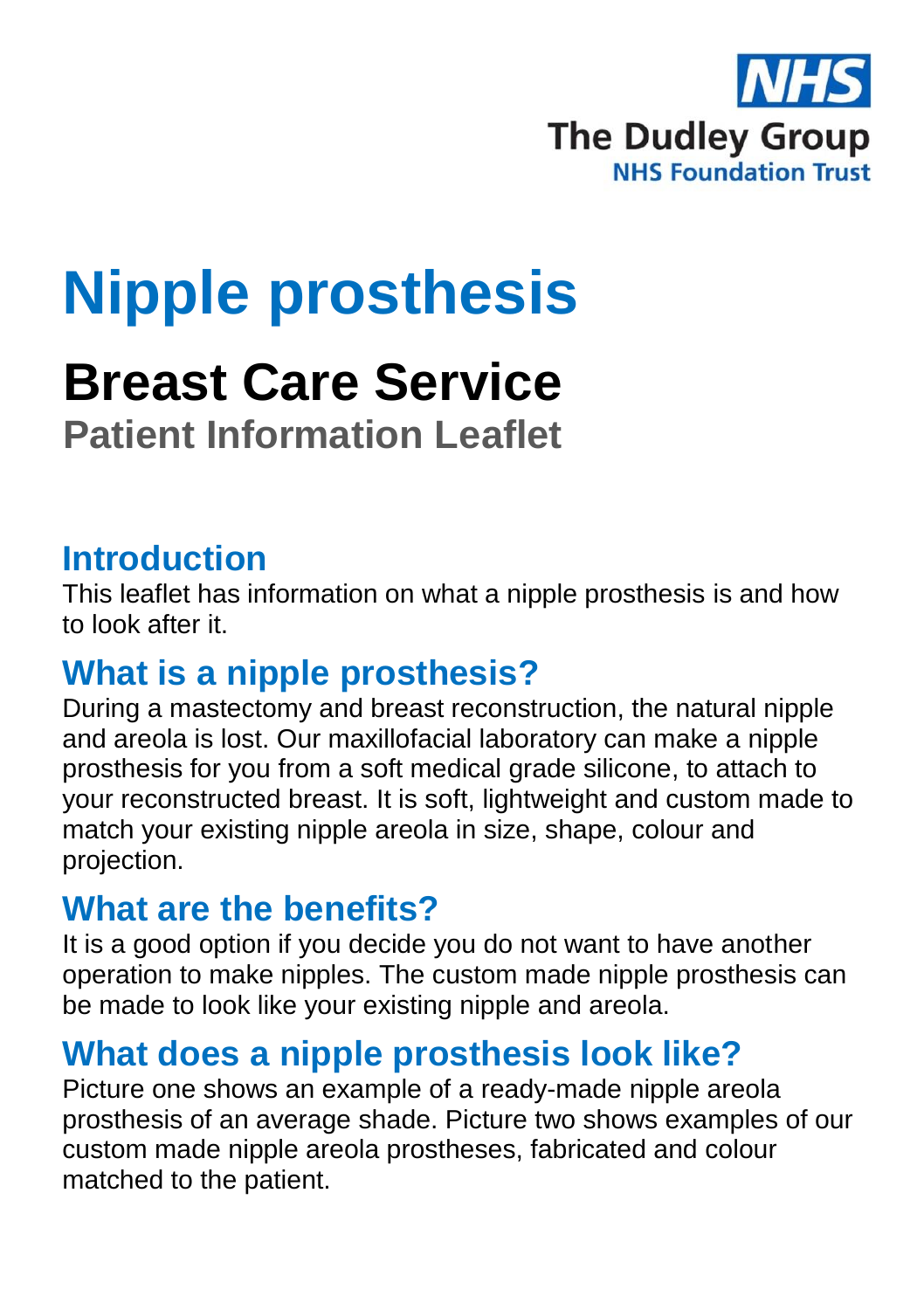

Picture 1 – a ready-made nipple prosthesis



Picture 2 – custom made nipple prostheses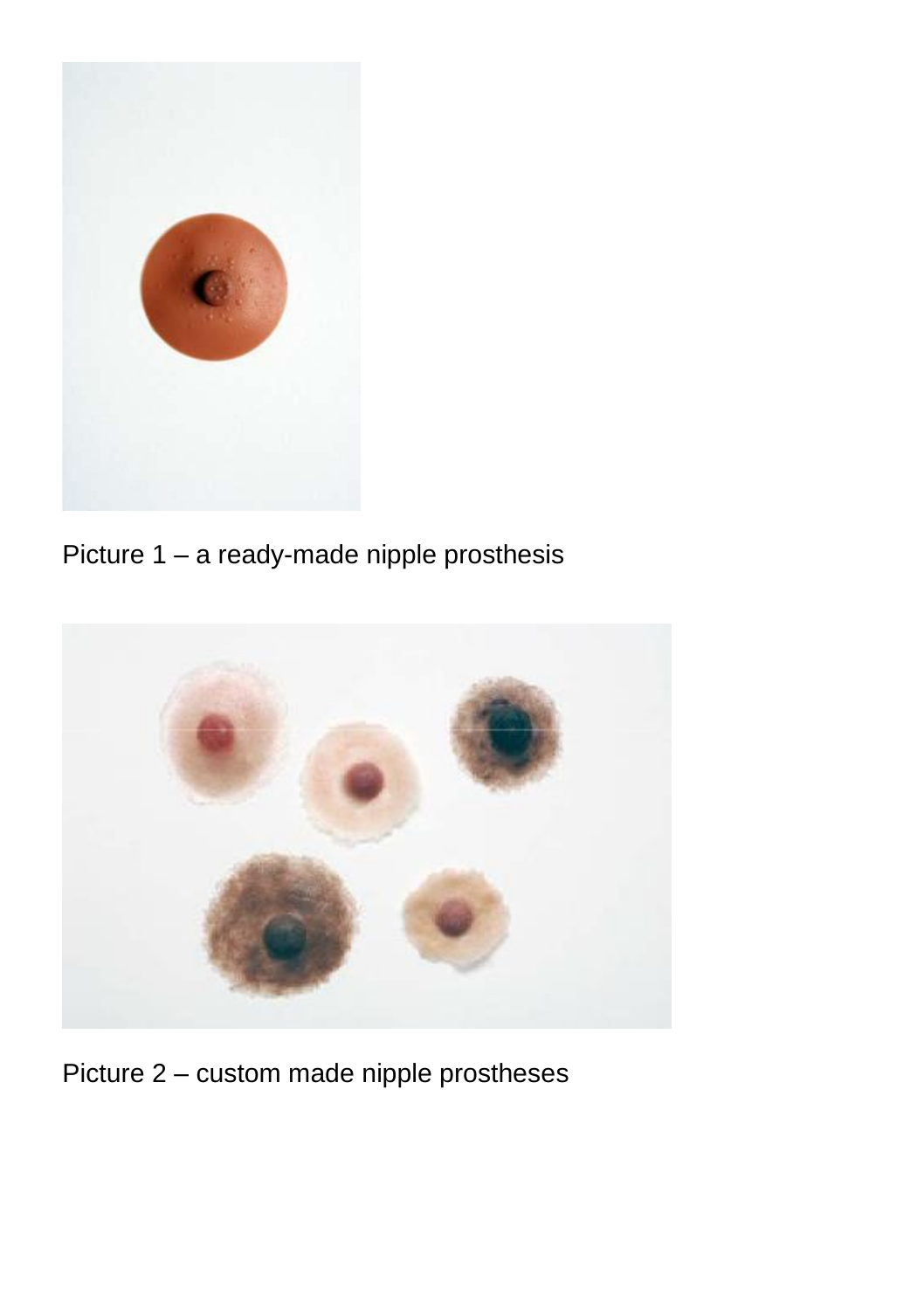#### **How does it stay on?**

The back of the prosthesis is naturally tacky and will stay on your skin with a thin layer of Vaseline. The edges of the prosthesis are very thin and 'feathered' to blend into the skin. If you want, you can also use a water-soluble medical adhesive (like glue) that we can provide for you.

### **When and how often can I wear it?**

You can wear your nipple areola prosthesis as often as you like. If you apply adhesive, it should stay on the skin whilst showering, swimming and sleeping. However, if it is exposed to hot water for a long period of time, for example soaking in a hot bath, it may loosen.

We recommend that you remove your prosthesis for a few hours a day, to keep your skin healthy and allow it to breathe.

### **How do I look after it?**

You can clean your prosthesis in warm water with a mild soap, to remove any adhesive residue. Soaking the prosthesis in warm water helps to loosen the adhesive. You can remove the adhesive by gently rolling it off the prosthesis, using your fingertips.

#### **What happens if I lose it?**

If you lose your prosthesis, contact the Maxillofacial Laboratory. We keep a record of the impression, mould and shade match of your prosthesis, so we can make another one for you.